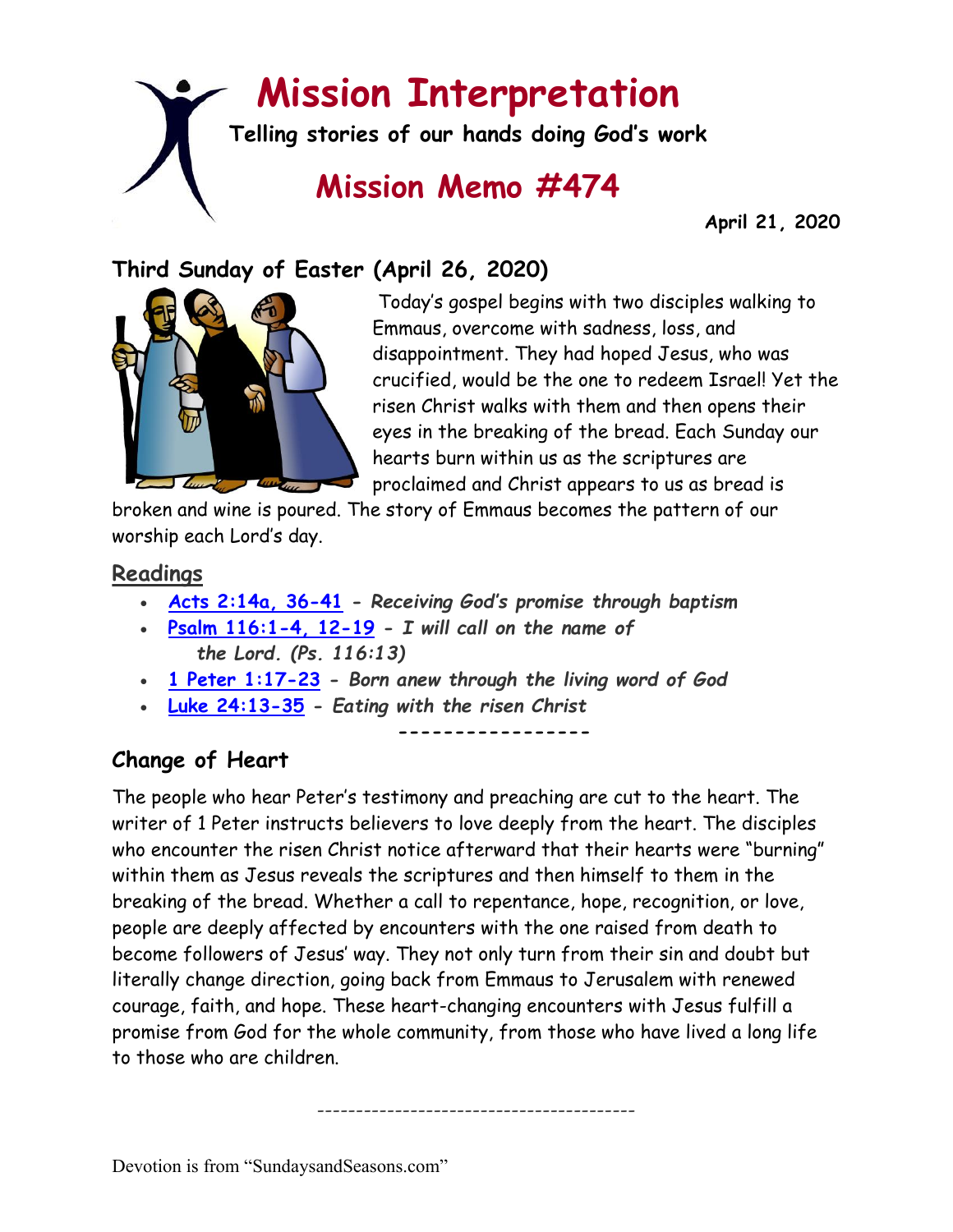### **The Passing of Mary Anderson**

I am saddened to share the news of the passing of Mary Anderson. I just learned that she passed away Wednesday, April 1, 2020 in Fishers, Indiana. She and her husband Robert moved to Indiana a few years ago. Mary was the first Mission Interpreter Coordinator (MIC) for the Metro Chicago Synod and the originator of the Mission Memo. I've been honored to follow after her. In addition to being the MIC, Mary was a Mission Interpreter for her home



congregation of Atonement in Barrington, a member of the Synod Council, an active member of the Working Group on the Middle East, the Synodical Women's Organization and much more. Her obituary highlights many of her other activities. [Click here](https://www.indianafuneralcare.com/obituaries/Mary-Elizabeth-Anderson?obId=12631316) for the obituary. Our sympathy goes out to her husband Robert and her entire family.

## **A Great Team Effort at Trinidad Lutheran in Humboldt Park**



Saturday, while observing social distancing, synod photographer, Gaby Valladolid, stopped by Trinidad Lutheran in Humboldt Park to check out the meals program.

The program, which continues to operate through the current pandemic, is a collaboration between **Grace Lutheran Church** in Mount Prospect and **Trinidad Lutheran Church** in Humboldt Park.

Saturday, masks were also donated by the **Chicago Synodical Women's Organization**, as was hand sanitizer by **Rincon Family Service** and **State Representative Delia Ramirez**.

Libby and Dan Reimann dropped off cooked food to Trinidad. Eddie Rosa Fuentes, Luis Deleon, and Jennifer De Leon helped distribute the meals to community members.

Do you need a meal? Come on by. Distribution takes place the last Saturday of the month from 11:30 to 1:00 PM. Meals are also dropped off to members with compromised immune systems.

Trinidad Lutheran Church is partnering with ELCA World Hunger to raise funds for our feeding ministry through a [Daily Bread Matching Grant.](https://support.elca.org/site/TR;jsessionid=00000000.app20096b?px=1055331&pg=personal&fr_id=1360&et=w4Rh1FyqrSQEtPtkNIOufQ&s_tafId=2815&fbclid=IwAR27xa2mbyerurq_bF2u0n-OvkaLuziA9TKw-UaFx0bTHDQnH9ySQtgKiqo&NONCE_TOKEN=8E5F83C576E6BC4D2E0239D60BBBF867)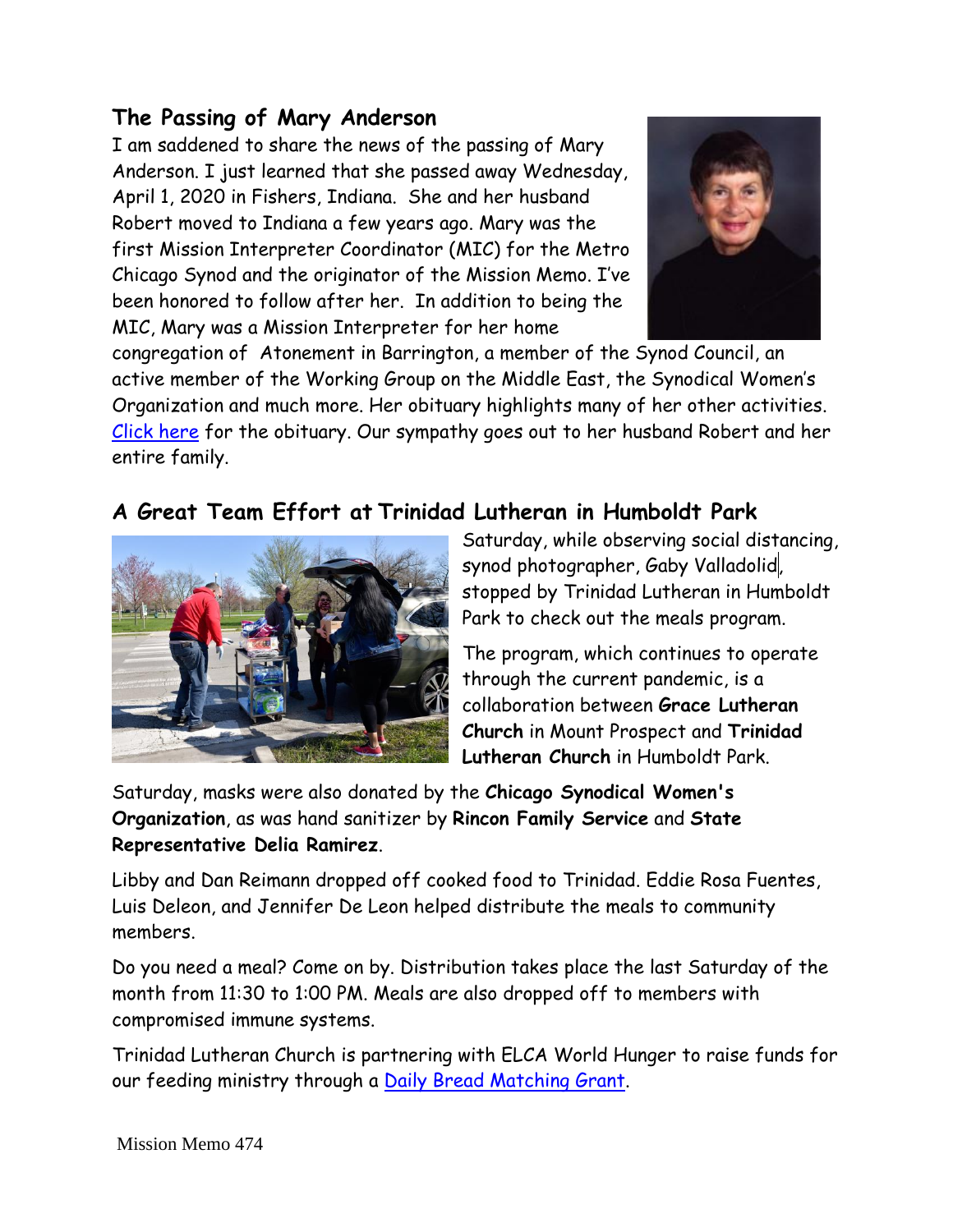**Resources for Being and Doing Church in the Time of COVID-19** This has been an unsettling time around the world as we real with the impacts of the COVID-19. It has likely disrupted all facets of our lives as we wait, wonder and pray about what may come next. Our faith communities have had to learn and try new ways of being church. While we cannot be together physically in large groups, we are finding new ways to worship together. We are fortunate that our Synod, the Churchwide organization and the Lutheran World Federation are working together to provide resources that can help us as congregations and individuals work through our new reality.

## **From the Metro Chicago Synod**

Bishop Curry shares "Siblings in Christ, the creativity and care you have shown in this trying time has been amazing and awe-inspiring. If you are looking for just a few more resources, here are some links being shared by ELCA synods that many have found useful for work in the parish and home. Please reach out to synod staff at any time, and let's all continue to hold one another in prayer."



#### **Recently Updated Resources**

[ELCA Info Video for Churches on the Pay Check Protection Program \(4/10/2020\)](https://vimeo.com/405954210) [Mission Investment Fund and ELCA Federal Credit Union Info-Letter \(4/03/2020\)](http://hosted.verticalresponse.com/632812/bc0597b65b/284953729/53f8ef96f9/?fbclid=IwAR2ZFT0sfUxxQHcYhD70mJz0d_3AZkHOZopjFcH6qs7p2lBgYPXhjPoie5s) [Information about the Paycheck Protection Program \(4/02/2020\)](http://hosted.verticalresponse.com/632812/6c8fffafee/284953729/53f8ef96f9/?fbclid=IwAR3MxzK9A0XDivDTqWFZ7CoNIWLp4gJ6QAG54JqxSxCfmcmJw5nPM3s-K9o) [Información importante sobre el Programa de Protección de Cheques de Pago](https://drive.google.com/file/d/1r9BScTYvaI5ENCV5Juoy32n5wJlPKJbe/view?usp=sharing)  [\(4/04/2020\)](https://drive.google.com/file/d/1r9BScTYvaI5ENCV5Juoy32n5wJlPKJbe/view?usp=sharing) An Introduction to the [CARE Act and FFCRA for Churches \(3/31/2020\)](https://drive.google.com/file/d/1tgaP7aGAtjBJx_TrB5EYGw_IgNHVFghu/view?usp=sharing) [Dr. Deborah Barnet \(Chief of General Medicine at the University of Chicago and a](https://www.youtube.com/watch?v=epyVksMODTA&feature=youtu.be&fbclid=IwAR11oYbLxuP3ERJPfeHTa3TzBVyigXs2ZFMq40gnez1e43tfqzztgHSDFdA)  [member of Faith Lutheran in Homewood, Illinois\) explains how staying home means](https://www.youtube.com/watch?v=epyVksMODTA&feature=youtu.be&fbclid=IwAR11oYbLxuP3ERJPfeHTa3TzBVyigXs2ZFMq40gnez1e43tfqzztgHSDFdA)  [staying healthy.](https://www.youtube.com/watch?v=epyVksMODTA&feature=youtu.be&fbclid=IwAR11oYbLxuP3ERJPfeHTa3TzBVyigXs2ZFMq40gnez1e43tfqzztgHSDFdA)

You can find [additional resources](http://www.mcselca.org/congregation/covid-19_resourcesresources_for_being_and_doing_php/) on the Synod website,

## **From the ELCA**

We can help the ministries of the ELCA by supporting our local congregation and making a gift to the ELCA's COVID-19 Response Fund. Our donation will provide funds to the ministries of the ELCA most in need and best positioned to help. This

Mission Memo 474